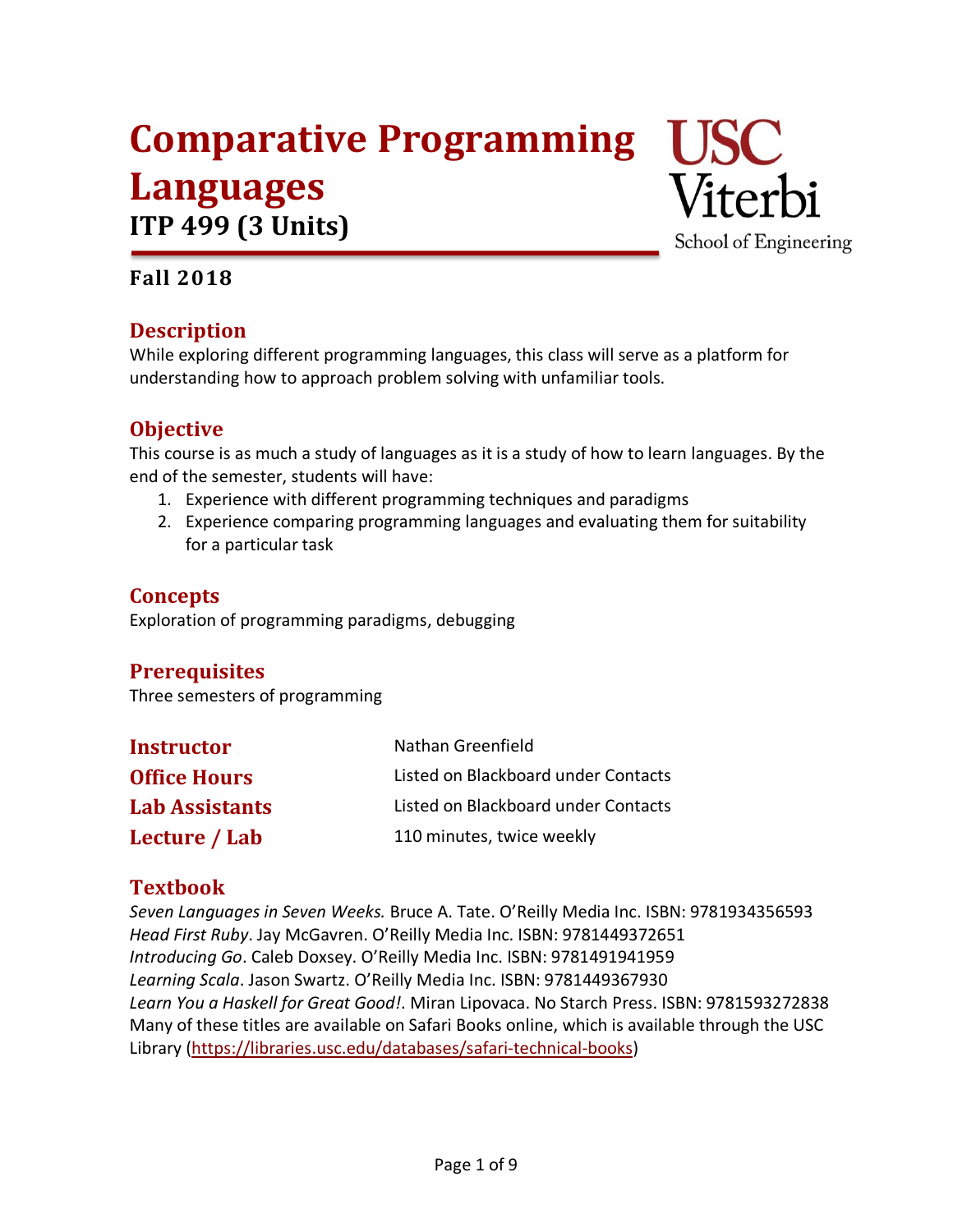#### **Course website**

All course material will be on Blackboard (http://blackboard.usc.edu). We will use Piazza (http://piazza.com/) as an online question and discussion forum.

#### **Course Structure**

The course will review 4 languages over the semester. Lectures will cover the languages broadly – you will be expected to learn the details of each language's syntax on your own. There will be in-class lab exercises to complete at almost every class meeting. Additionally, there will be weekly homework assignments. All homework assignments must be completed *individually* and outside of regularly scheduled class meetings.

Regular class meetings will feature a 60-minute lecture followed by an in-class lab exercises. These "labs" will immediately apply material from lecture and serve as an introduction to the other programming assignments.

There are two exams in this course.

## **Grading**

The following percentage breakdown will be used in determining the grade for the course.

| Total                  | 100% |
|------------------------|------|
| Final exam             | 20%  |
| Midterm exam           | 20%  |
| Homework assignments   | 50%  |
| In class lab exercises | 10%  |

## **Grading Scale**

The following shows the grading scale to be used to determine the letter grade.

| 93% and above | А    |
|---------------|------|
| 90% - 92%     | А-   |
| 87% - 89%     | Β+   |
| 83% - 86%     | R    |
| 80% - 82%     | В-   |
| 77% - 79%     | $C+$ |
| 73% - 76%     | C    |
| 70% - 72%     | $C-$ |
| 67% - 69%     | D+   |
| 64% - 66%     | D    |
| 63% and below | F    |
|               |      |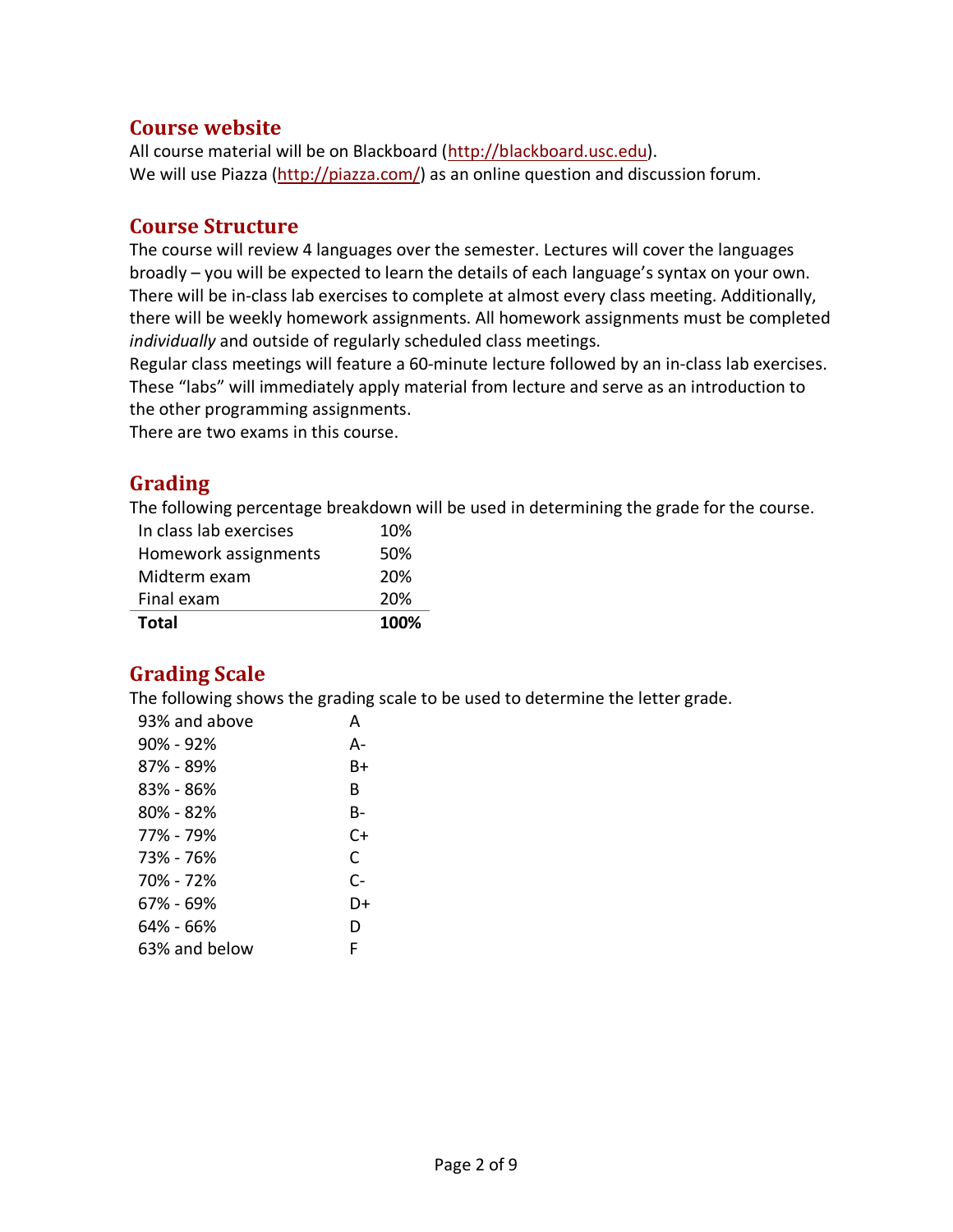## **Policies**

#### **Lab exercises**

There will be lab exercises after most lectures. These exercises will be immediate application of the material presented in lecture. These exercises will be graded as pass/fail. For credit on each lab exercise you must complete the exercise before class time has ended. Each lab exercise will contribute to your overall grade. There is no way to make up a missed lab exercise.

#### **Homework assignments**

Each homework assignment must be completely individually. There are no group projects in this class.

It is your responsibility to submit your all homework assignments on or before the due date. Homework assignments turned in one day late will have 20% of the total points deducted from the graded score. Homework assignments turned in two days late will have 50% of the total points deducted from the graded score. After two days, submissions will not be accepted and you will receive a 0.

All homework assignments must be digitally submitted through Blackboard except when otherwise specified by the course staff. Do not email homework assignments to the instructor or lab assistant.

Homework assignment questions should be posted to the online question forum. Class time is for lecture and lab assignments only. Do not send any email to the instructor regarding homework assignments or ask specific homework questions during the lecture sessions. You are encouraged to attend the office hours for homework related questions.

#### **Assignments**

All course work must be completely *individually*. There are no group projects in this class. The assignments will be posted on Blackboard in the "Assignments" section. Each assignment will include instructions, a due date, and a link for electronic submission. Assignments must be submitted using this link.

All course work must be digitally submitted through Blackboard except when otherwise specified by the course staff. Do not email assignments to the instructor or lab assistant. Assignment questions should be posted to the online question forum. Class time is for lecture and labs only. Do not send any email to the instructor regarding assignments or ask specific assignment questions during the lecture sessions. You are encouraged to attend the instructor's office hours for assignment related questions.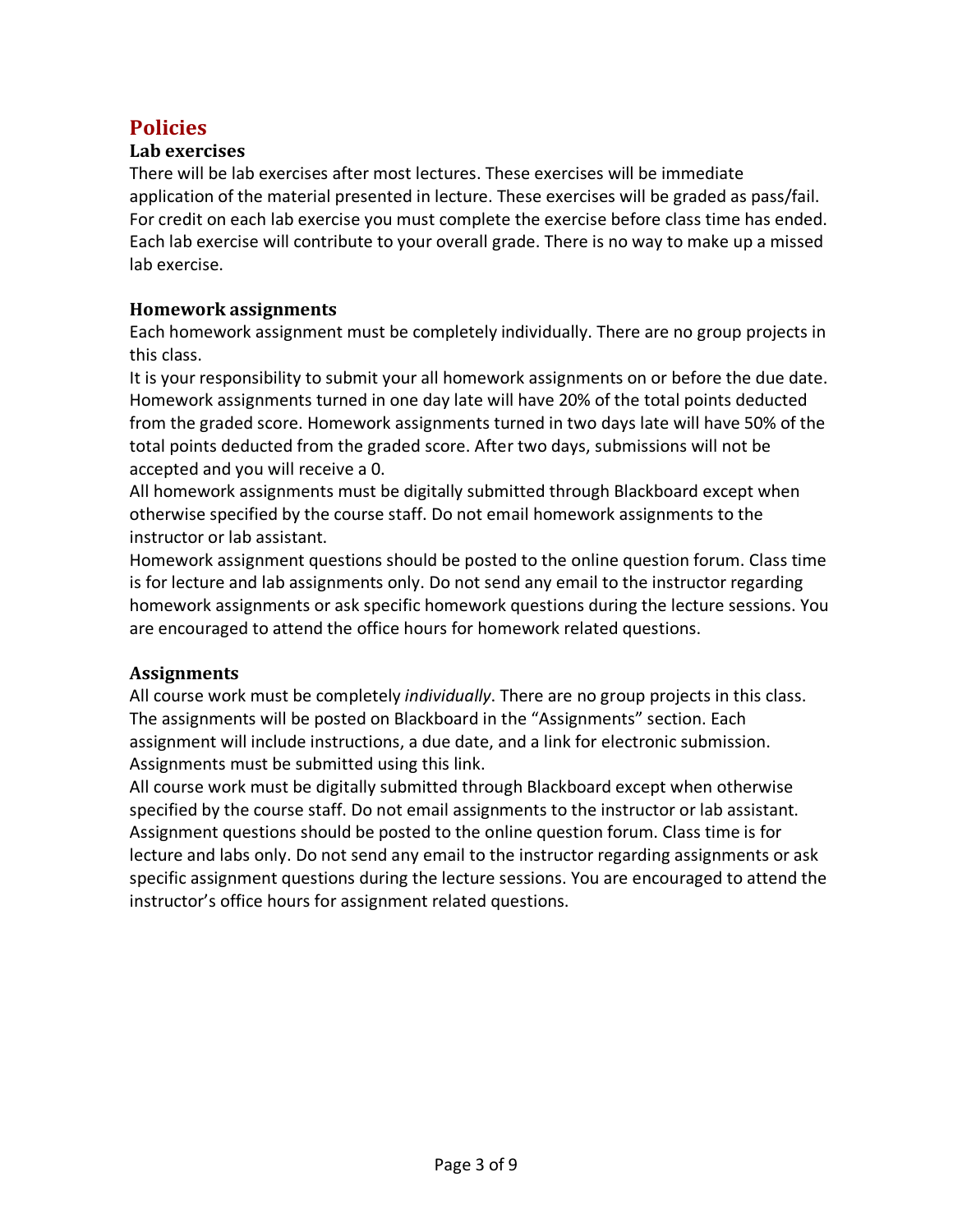## **Policies (continued)**

#### **Exams**

Make-ups are only allowed under extraordinary circumstances. Students must provide a satisfactory reason (as determined by the instructor) along with proper documentation. There are two exams: a midterm and a final. These exams are comprehensive of all topics covered.

#### **Lab facilities**

You are encouraged to save your work using a USB flash drive or a website such as Dropbox. You must keep a copy of all coursework. You will not be able to save your work on the ITP lab computers. Any work saved to the computer will be erased after restarting the computer.

ITP is not responsible for any work lost.

ITP will have open lab hours starting the third week of the semester. The open labs may not have course staff there. These lab times are there in case you need extra time to complete your work.

#### **Incomplete and Missing Grades**

Excerpts for this section have been taken from the University Grading Handbook, located at http://www.usc.edu/dept/ARR/grades/gradinghandbook/index.html. Please see the link for more details on this and any other grading concerns.

A grade of Missing Grade (MG) "should only be assigned in unique or unusual situations… for those cases in which a student does not complete work for the course before the semester ends. All missing grades must be resolved by the instructor through the Correction of Grade Process. One calendar year is allowed to resolve a MG. If an MG is not resolved [within] one year, the grade is changed to [Unofficial Withdrawal] UW and will be calculated into the grade point average a zero grade points."

A grade of Incomplete (IN) "is assigned when work is no completed because of documented illness or other 'emergency' **occurring after the twelfth week** of the semester (or 12th week equivalency for any course scheduled for less than 15 weeks)."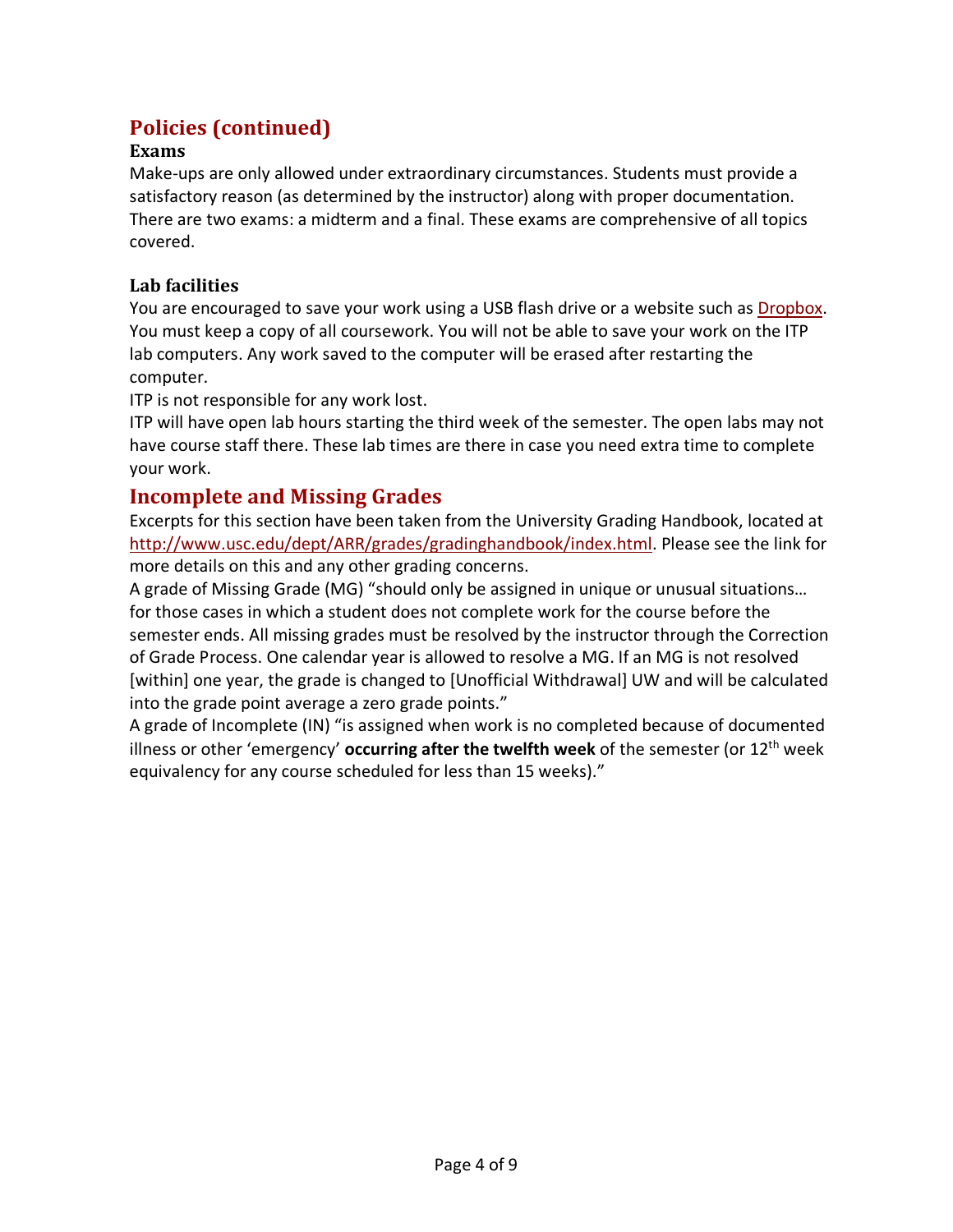## **Academic Conduct and Support Systems**

#### **Academic Conduct:**

Plagiarism – presenting someone else's ideas as your own, either verbatim or recast in your own words – is a serious academic offense with serious consequences. Please familiarize yourself with the discussion of plagiarism in *SCampus* in Part B, Section 11, "Behavior Violating University Standards" https://policy.usc.edu/scampus-part-b/. Other forms of academic dishonesty are equally unacceptable. See additional information in *SCampus* and university policies on scientific misconduct, http://policy.usc.edu/scientificmisconduct.

#### **Support Systems:**

*Student Counseling Services (SCS) - (213) 740-7711 – 24/7 on call*

Free and confidential mental health treatment for students, including short-term psychotherapy, group counseling, stress fitness workshops, and crisis intervention. https://engemannshc.usc.edu/counseling/

*National Suicide Prevention Lifeline - 1-800-273-8255*

Provides free and confidential emotional support to people in suicidal crisis or emotional distress 24 hours a day, 7 days a

week. http://www.suicidepreventionlifeline.org

*Relationship & Sexual Violence Prevention Services (RSVP) - (213) 740-4900 - 24/7 on call* Free and confidential therapy services, workshops, and training for situations related to gender-based harm. https://engemannshc.usc.edu/rsvp/

*Sexual Assault Resource Center*

For more information about how to get help or help a survivor, rights, reporting options, and additional resources, visit the website:http://sarc.usc.edu/

- *Office of Equity and Diversity (OED)/Title IX compliance – (213) 740-5086* Works with faculty, staff, visitors, applicants, and students around issues of protected class. https://equity.usc.edu/
- *Bias Assessment Response and Support*

Incidents of bias, hate crimes and microaggressions need to be reported allowing for appropriate investigation and response.https://studentaffairs.usc.edu/biasassessment-response-support/

*Student Support & Advocacy – (213) 821-4710*

Assists students and families in resolving complex issues adversely affecting their success as a student EX: personal, financial,

and academic.https://studentaffairs.usc.edu/ssa/ *Diversity at USC – https://diversity.usc.edu/*

> Tabs for Events, Programs and Training, Task Force (including representatives for each school), Chronology, Participate, Resources for Students

## **A Further Note on Plagiarism**

All submissions will be compared with current, previous, and future students' submissions using a code plagiarism identification program. If your code significantly matches another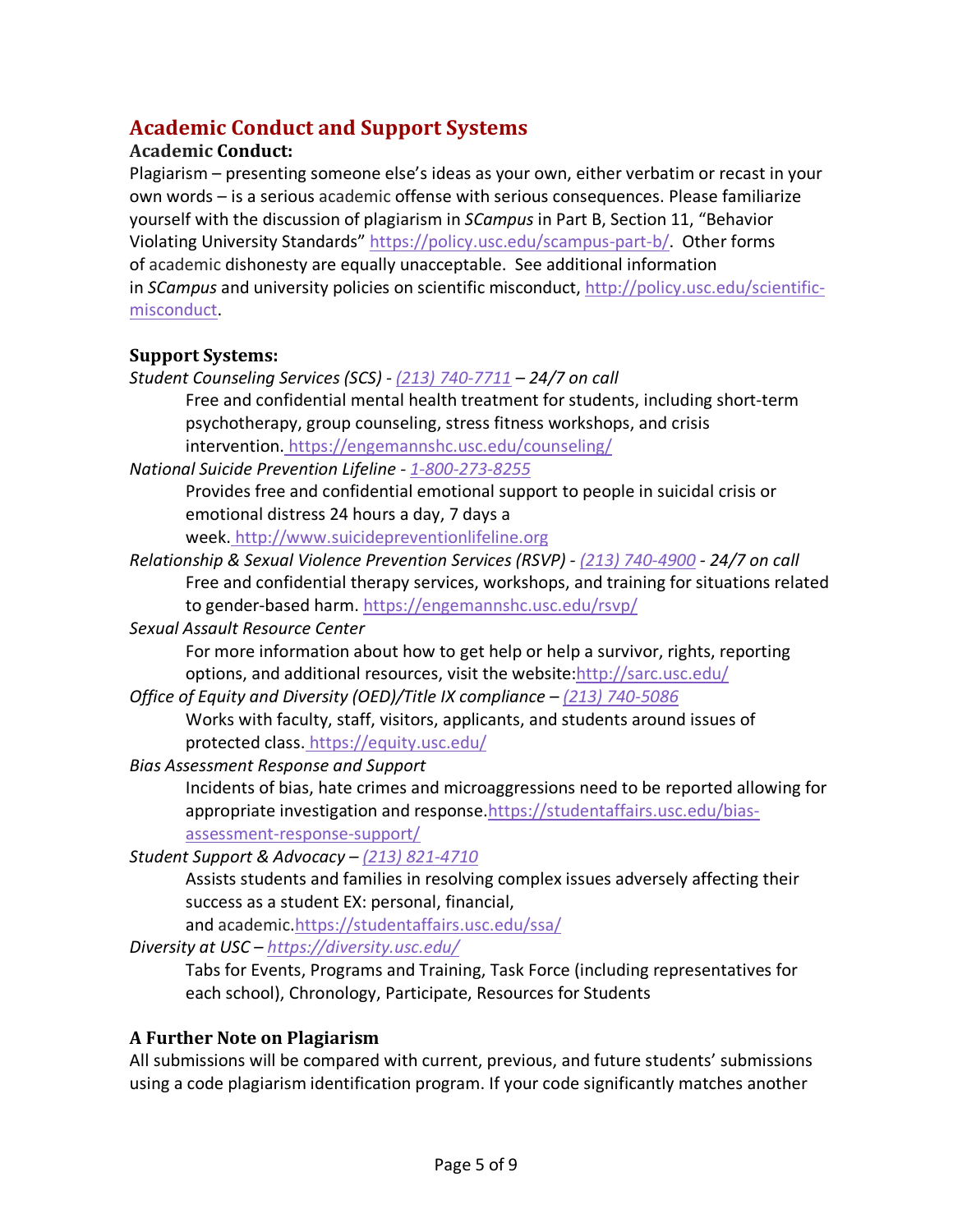student's submission, you will be reported to SJACS with the recommended penalty of an F in the course.

You may discuss solutions to specific problems with other students, but you should not look through another's code. The code can be from an online forum or another student, the source is immaterial – all code submitted in this course must be your own. Do not share your code with anyone else in this or future sections of the course, as allowing someone to copy your code carries the same penalty as copying the code yourself.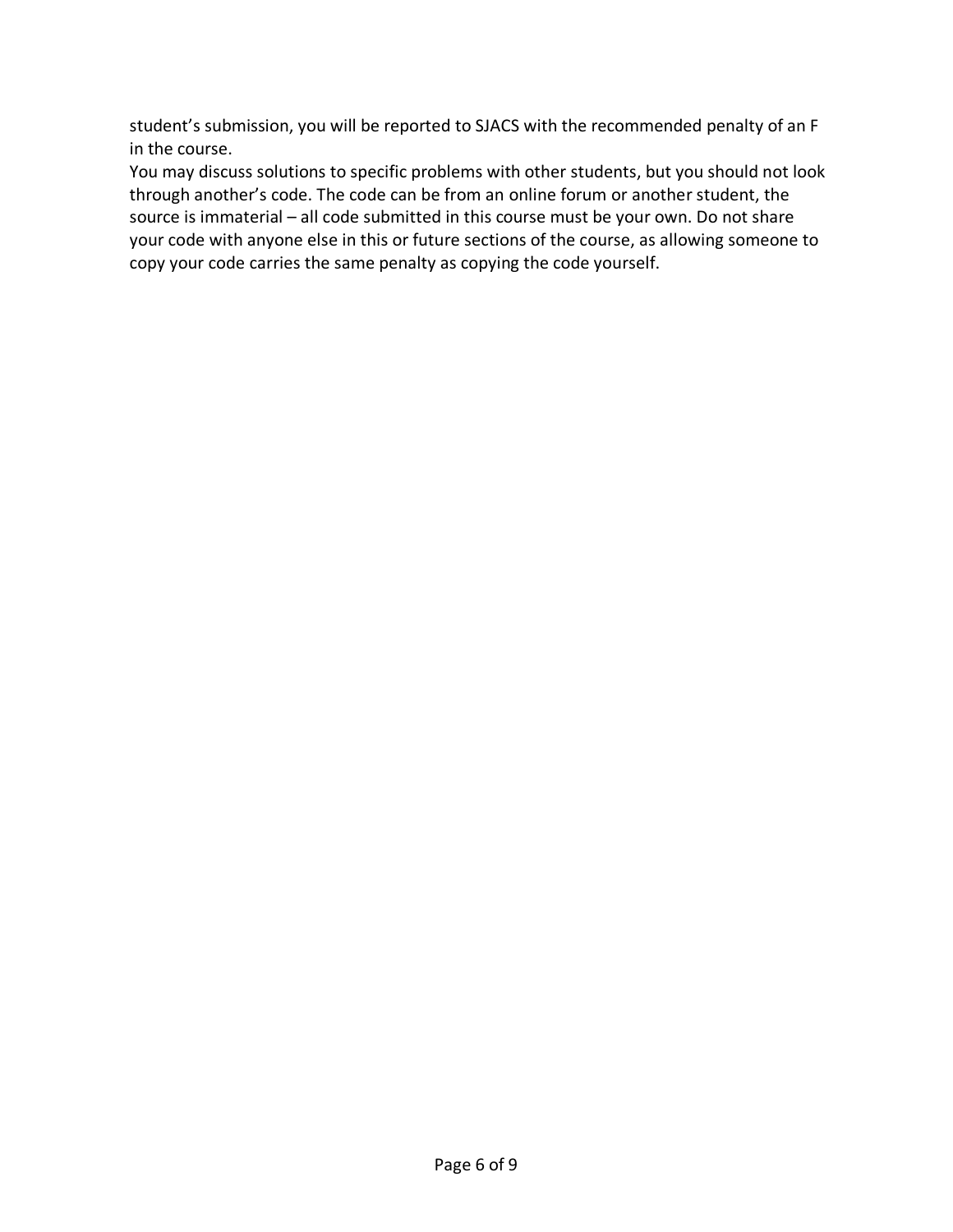## **Comparative Programming Languages ITP 499 (3 Units)**

## **Course Outline**

Note: Schedule subject to change

| W              | <b>Summary</b> | <b>Topics</b>              | <b>Assignments</b>         |
|----------------|----------------|----------------------------|----------------------------|
|                | Introduction   | Course introduction        |                            |
|                |                | Programming paradigms      |                            |
|                |                | The languages              |                            |
| $\mathbf{1}$   | Measuring a    | Typing models              | Read: Tate Ch 1            |
|                | language       | Programming models         |                            |
|                |                | Language interaction       |                            |
|                |                | <b>Decision constructs</b> |                            |
|                |                | Core data structures       |                            |
|                | Ruby           | Language introduction      | Read: Tate Ch 2            |
|                |                | Interpreter                | Do: Lab01                  |
| $\overline{2}$ |                | Decisions, repetitions     | Read: McGavren Ch 1        |
|                |                | Typing model               | $Do:$ Lab $02$             |
|                |                |                            | Ruby HW1 (due in Week 3)   |
|                |                | Using classes              | Read: McGavren Chs $2 - 3$ |
|                |                | Collections                | $Do:$ Lab $03$             |
| 3              |                | Code blocks                | Read: McGavren Chs 4-5     |
|                |                | Running from a file        | Do: Lab04                  |
|                |                |                            | Ruby HW2 (due in Week 4)   |
|                |                | Writing classes            | Read: McGavren Chs $6 - 7$ |
| 4              |                | Writing modules            | Do: Lab05                  |
|                |                | <b>Extending Ruby</b>      | Do: Ruby HW3 (due in       |
|                |                | Wrap-up                    | Week 5)                    |
|                | Go             | Language introduction      | Read: Doxsey Ch 1          |
| 5              |                | Interpreter                | Do: Lab06                  |
|                |                | Typing model               |                            |
|                |                | Data types                 | Read: Doxsey Ch $2 - 4$    |
|                |                | Decisions & repetitions    | Do: Lab07                  |
|                |                |                            | Go HW1 (due in Week 6)     |
|                |                | Collections                | Read: Doxsey Ch $5-6$      |
| 6              |                | Classes                    | Do: Lab08                  |
|                |                | Interfaces                 |                            |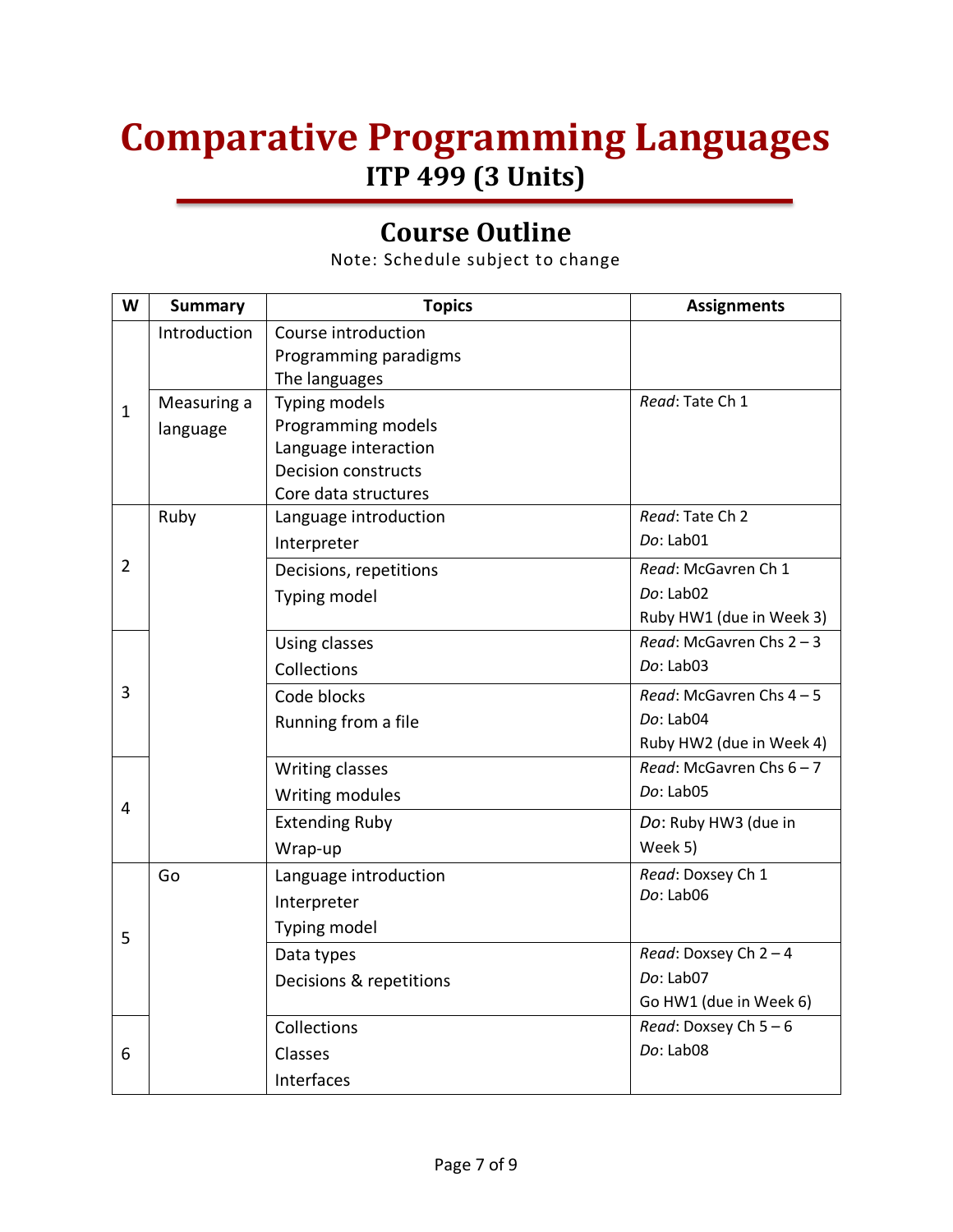|    |         | <b>Functions</b>                          | Read: Doxsey Ch 7-8          |
|----|---------|-------------------------------------------|------------------------------|
|    |         | <b>Built in features</b>                  | Do: Lab09                    |
|    |         | Packages                                  | Go HW2 (due in Week 7)       |
|    |         | Concurrency                               | Read: Doxsey Ch 9 - 10       |
|    |         |                                           | Do: Lab10                    |
| 7  |         | Shared resources                          | Do: Go HW3 (due in Week      |
|    |         | Synchronization                           | 8)                           |
|    |         | Wrap-up                                   |                              |
|    | Midterm | Midterm exam                              |                              |
| 8  |         | Midterm review                            |                              |
|    | Scala   | Language introduction                     | Read: Tate Ch 5, Swartz Ch   |
|    |         | <b>JVM</b>                                | 1                            |
|    |         | Concurrency                               | Do: Lab11                    |
|    |         | Interpreter                               |                              |
|    |         | Object oriented vs functional programming |                              |
| 9  |         | Typing model                              | Read: Swartz Ch $2 - 3$      |
|    |         | Decisions, repetitions                    | Do: Lab12                    |
|    |         | Classes                                   | Scala HW1 (due in Week       |
|    |         | Collections                               | 10)                          |
|    |         | Scala class tree                          |                              |
|    |         | Functional programming introduced         | Read: Swartz Ch $4-5$        |
|    |         |                                           | Do: Lab13                    |
|    |         |                                           |                              |
| 10 |         | Functional programming with classes       | Read: Swartz Ch $6 - 7$      |
|    |         | Functional programming with collections   | Do: Lab14                    |
|    |         |                                           | Scala HW2 (due in Week       |
|    |         |                                           | 11)                          |
|    |         | Pattern matching                          | Read: Swartz Ch 8 - 10       |
|    |         |                                           | Do: Lab15                    |
| 11 |         | Concurrency                               | Do: Scala HW3 (due in        |
|    |         | Pros & Cons                               | <b>Week 12)</b>              |
|    |         | Industry use                              |                              |
|    | Haskell | Language introduction                     | Read: Tate Ch 8, Lipovaca    |
|    |         | I/O                                       | Ch <sub>1</sub><br>Do: Lab16 |
|    |         | Data types                                |                              |
| 12 |         | Collections                               | Read: Lipovaca Ch 2          |
|    |         |                                           | Do: Lab17                    |
|    |         |                                           | Haskell HW1 (due in week     |
|    |         |                                           | 13)                          |